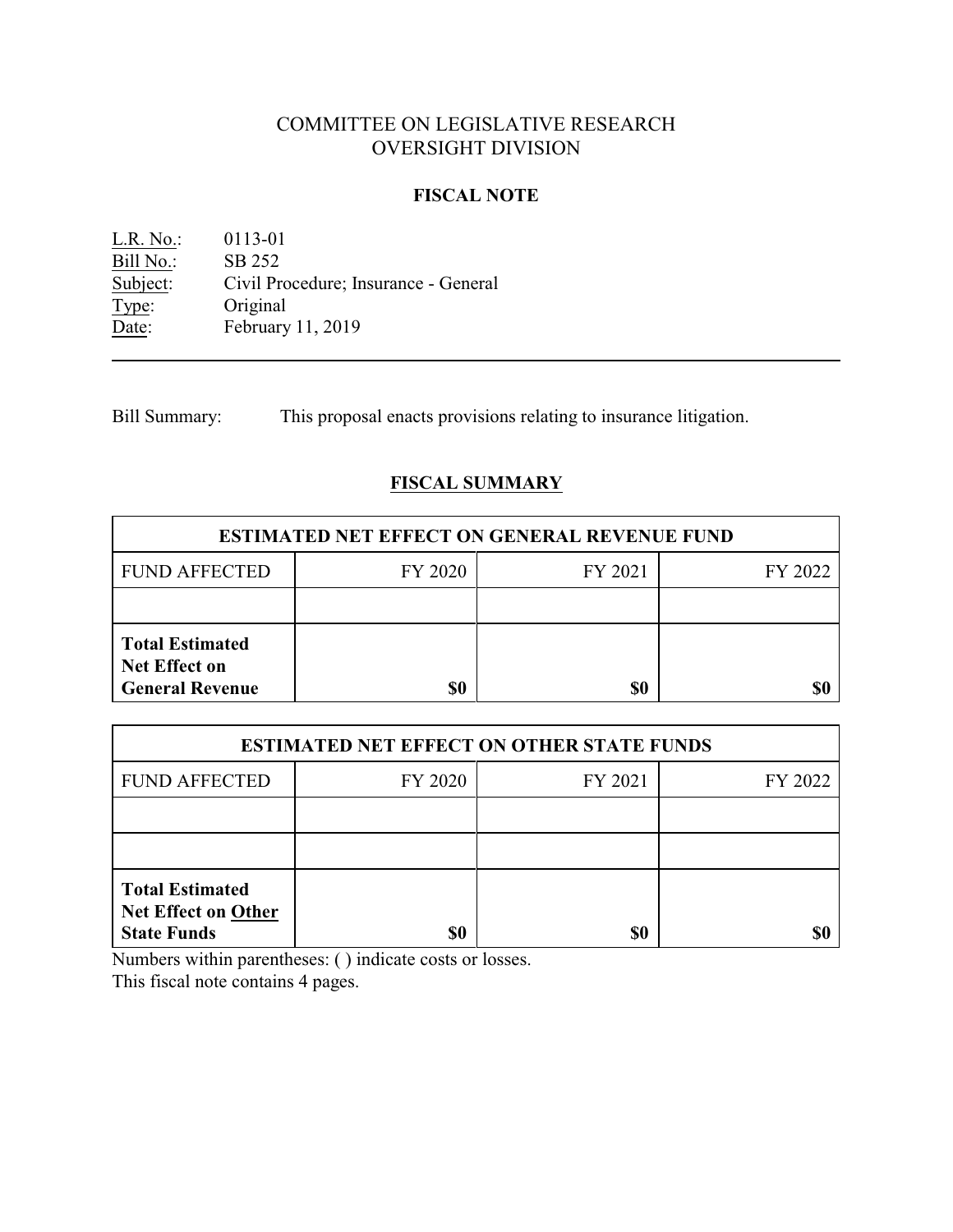L.R. No. 0113-01 Bill No. SB 252 Page 2 of 4 February 11, 2019

| <b>ESTIMATED NET EFFECT ON FEDERAL FUNDS</b>                        |         |         |         |  |
|---------------------------------------------------------------------|---------|---------|---------|--|
| <b>FUND AFFECTED</b>                                                | FY 2020 | FY 2021 | FY 2022 |  |
|                                                                     |         |         |         |  |
|                                                                     |         |         |         |  |
| <b>Total Estimated</b><br>Net Effect on All<br><b>Federal Funds</b> | \$0     | \$0     |         |  |

| <b>ESTIMATED NET EFFECT ON FULL TIME EQUIVALENT (FTE)</b>    |         |         |         |  |
|--------------------------------------------------------------|---------|---------|---------|--|
| <b>FUND AFFECTED</b>                                         | FY 2020 | FY 2021 | FY 2022 |  |
|                                                              |         |         |         |  |
|                                                              |         |         |         |  |
| <b>Total Estimated</b><br><b>Net Effect on</b><br><b>FTE</b> |         |         |         |  |

 $\Box$  Estimated Net Effect (expenditures or reduced revenues) expected to exceed \$100,000 in any of the three fiscal years after implementation of the act.

| <b>ESTIMATED NET EFFECT ON LOCAL FUNDS</b> |         |         |         |  |
|--------------------------------------------|---------|---------|---------|--|
| <b>FUND AFFECTED</b>                       | FY 2020 | FY 2021 | FY 2022 |  |
| Local Government                           | \$0     | \$0     | \$0     |  |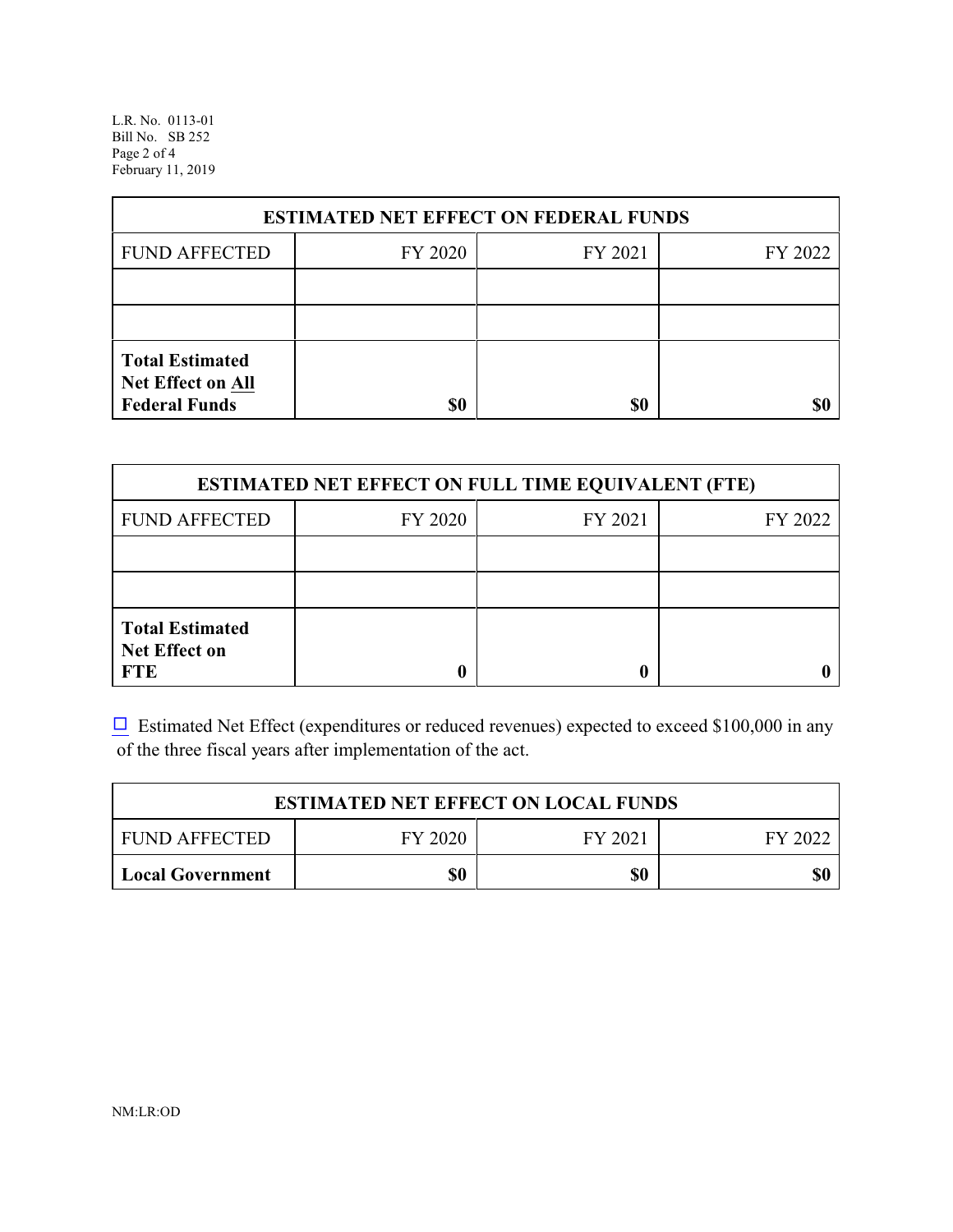L.R. No. 0113-01 Bill No. SB 252 Page 3 of 4 February 11, 2019

### **FISCAL ANALYSIS**

### ASSUMPTION

Officials at the **Department of Insurance, Financial Institutions and Professional Registration**, the **Department of Revenue's Motor Vehicle and Driver License Division** and the **Office of the State Courts Administrator** each assume no fiscal impact to their respective agencies from this proposal.

**Oversight** notes that the Department of Insurance, Financial Institutions and Professional Registration, the Department of Revenue's Motor Vehicle and Driver License Division and the Office of the State Courts Administrator each has stated the proposal would not have a direct fiscal impact on their organization. Oversight does not have any information to the contrary. Therefore, Oversight will reflect a zero impact on the fiscal note.

| FISCAL IMPACT - State Government | FY 2020<br>$(10 \text{ Mo.})$ | FY 2021    | FY 2022    |
|----------------------------------|-------------------------------|------------|------------|
|                                  | <u>\$0</u>                    | <u>\$0</u> | <u>\$0</u> |
| FISCAL IMPACT - Local Government | FY 2020<br>$(10 \text{ Mo.})$ | FY 2021    | FY 2022    |
|                                  | <u>\$0</u>                    | <u>\$0</u> | <u>\$0</u> |

### FISCAL IMPACT - Small Business

No direct fiscal impact to small businesses would be expected as a result of this proposal.

#### FISCAL DESCRIPTION

The proposed legislation appears to have no direct fiscal impact.

This legislation is not federally mandated, would not duplicate any other program and would not require additional capital improvements or rental space.